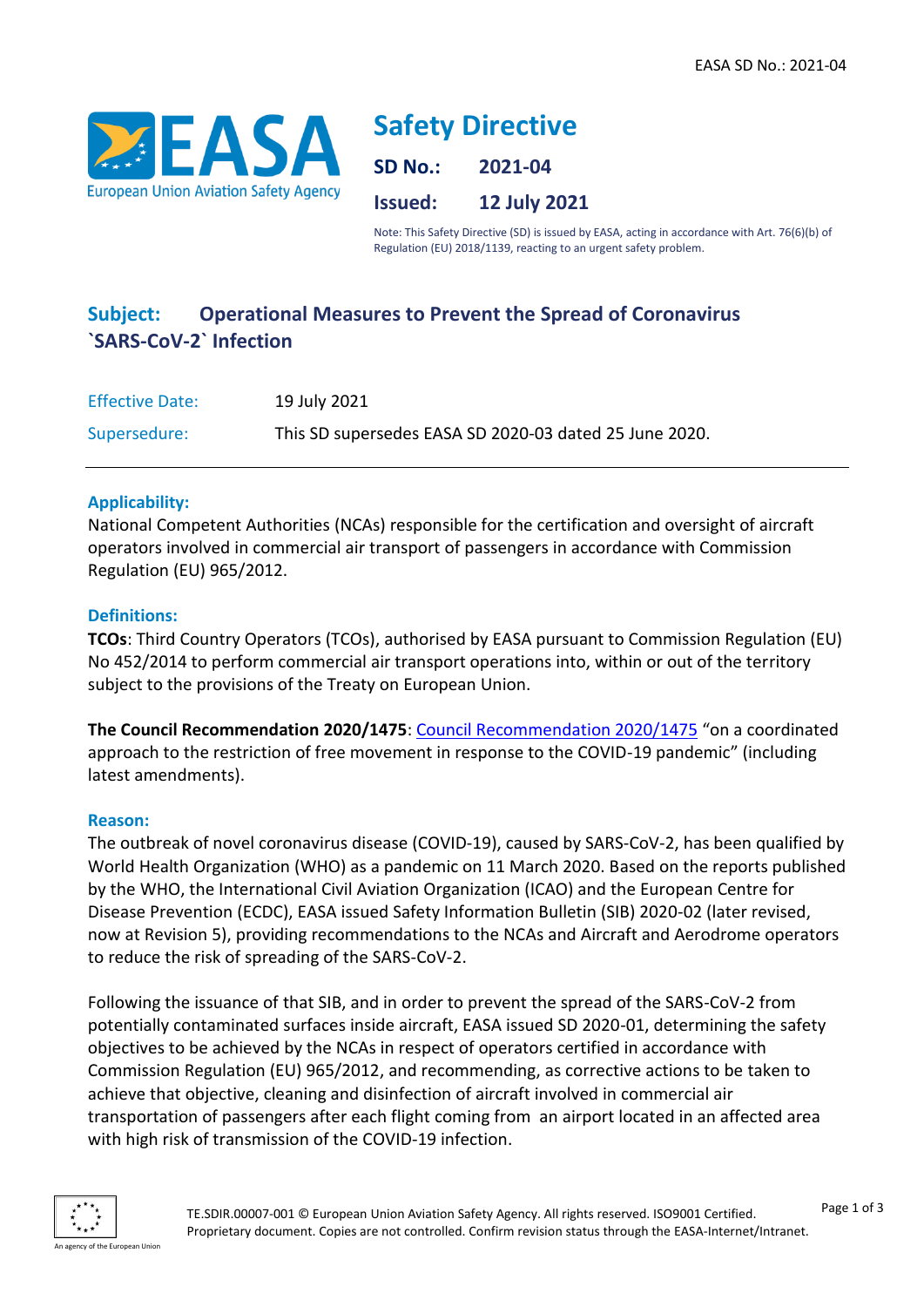In accordance with Article 76(6)(a) of Regulation (EU) No 2018/1139, EASA issued concurrently the equivalent SD 2020-02, addressed to TCOs.

After those SD were issued, based on newly available evidence and the epidemiological status at the time, EASA issued SD 2020-03, superseding SD 2020-01, and the equivalent SD 2020-04, addressed to TCOs and superseding SD 2020-02.

Since those SDs were issued, the situation concerning COVID-19 across Europe and other regions of the world has evolved, after reaching the peak values, towards a lower number of cases. Additionally, the roll-out of vaccination is further reducing the risk of transmission, hence reducing the incidence rates.

For the reasons described above, this SD supersedes SD 2020-03, and introduces new risk-based recommended corrective actions.

EASA SD 2021-05, applicable to aircraft operators involved in air operations in accordance with Commission Regulation (EU) 965/2012 in respect of which EASA has issued an Air Operator's Certificate (AOC) and acts as the Competent Authority, and to TCOs, is issued concurrently with this SD, superseding EASA SD 2020-04.

## **Safety Objective(s) to be achieved:**

To minimise the risks of transmission of the COVID-19 infection to aircraft passengers, aircrew and other aviation personnel from potentially contaminated aircraft surfaces.

#### **Recommended Corrective Action(s) to be taken:**

(1) NCAs should ensure that aircraft operators under their oversight clean and disinfect the aircraft using substances suitable for aviation use (see Note 1 of this SD) at least once in any 7 days interval, unless the aircraft has not been used for passenger transport since the previous cleaning and disinfection. The frequency of cleaning and disinfection actions should be determined based on the operator's risk assessment which takes into account the incidence rates in accordance with the Council Recommendation 2020/1475, as last updated, and variants of concern (VOCs) circulation in the territories where the aircraft is operated (see Notes 2, 3 and 4 of this SD) and taking into account other mitigation measures in place (e.g. mandatory negative testing before boarding, use of vaccination/recovery certificates in the form of Digital COVID Certificate or equivalent, duration of the disinfecting effects of the substances used, etc.).. For example, the interval could be reduced to once in 24 hours when, since last cleaning and disinfection, the aircraft has been operated in an area that is assessed as high risk (red), very high risk (dark red) or unknown risk (grey), or in an area with high circulation of VOCs.

*Note 1: Appropriate substances are, e.g., those recommended by the [ECDC](https://www.ecdc.europa.eu/en/publications-data/disinfection-environments-covid-19) or the national public health authorities. Suitability of the substance(s) should be checked against the aircraft manufacturer's documentation. More details regarding the cleaning and disinfection principles can be found in the [EASA-ECDC Aviation Health Safety Protocol](https://www.easa.europa.eu/document-library/general-publications/covid-19-aviation-health-safety-protocol) and [EASA guidance on aircraft cleaning](https://www.easa.europa.eu/document-library/general-publications/guidance-aircraft-cleaning-and-disinfection)  [and disinfection.](https://www.easa.europa.eu/document-library/general-publications/guidance-aircraft-cleaning-and-disinfection)*